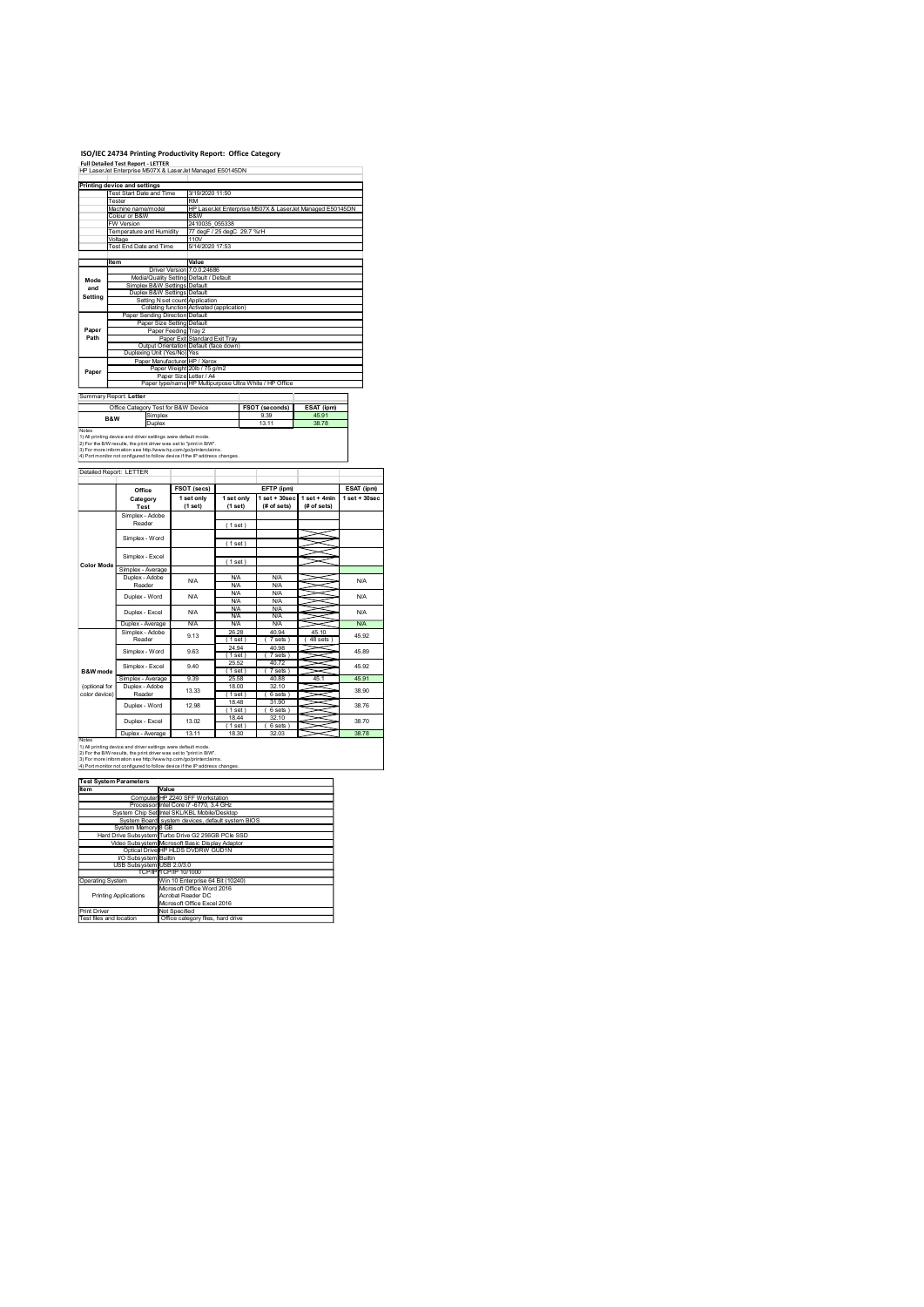### ISO/IEC 24734 Printing Productivity Report: Office Category Full Detailed Test Report - A4

|                             | ISO/IEC 24734 Printing Productivity Report: Office Category<br><b>Full Detailed Test Report - A4</b>                                                                                                                                                                                  |                      |                                                                               |                                                         |                                                               |                              |                         |
|-----------------------------|---------------------------------------------------------------------------------------------------------------------------------------------------------------------------------------------------------------------------------------------------------------------------------------|----------------------|-------------------------------------------------------------------------------|---------------------------------------------------------|---------------------------------------------------------------|------------------------------|-------------------------|
|                             | HP LaserJet Enterprise M507X & LaserJet Managed E50145DN<br>Printing device and settings<br><b>Test Start Date and Time</b>                                                                                                                                                           |                      | 3/19/2020 11:50                                                               |                                                         |                                                               |                              |                         |
|                             | Tester<br>Machine name/model<br>Colour or B&W<br>W Version                                                                                                                                                                                                                            |                      | <b>RM</b><br>B&W<br>2410035 055338                                            |                                                         | HP LaserJet Enterprise M507X & LaserJet Managed E50145DN      |                              |                         |
|                             | Temperature and Humidity<br>Voltage<br>Fest End Date and Time                                                                                                                                                                                                                         |                      | 110V<br>5/14/2020 17:53                                                       | 77 degF / 25 degC 29.7 %rH                              |                                                               |                              |                         |
| Mode                        | Item<br>Media/Quality Setting Default / Default                                                                                                                                                                                                                                       |                      | Value<br>Driver Version 7.0.0.24686                                           |                                                         |                                                               |                              |                         |
| and<br>Setting              | Simplex B&W Settings Default<br>Duplex B&W Settings Default                                                                                                                                                                                                                           |                      | Setting N set count Application                                               | Collating function Activated (application)              |                                                               |                              |                         |
| Paper<br>Path               | Paper Sending Direction Default<br>Paper Size Setting Default                                                                                                                                                                                                                         | Paper Feeding Tray 2 | Paper Exit Standard Exit Tray                                                 |                                                         |                                                               |                              |                         |
|                             | Duplexing Unit (Yes/No) Yes<br>Paper Manufacturer HP / Xerox                                                                                                                                                                                                                          |                      | Output Orientation Default (face down)<br>Paper Weight 20lb / 75 g/m2         |                                                         |                                                               |                              |                         |
| Paper<br>Summary Report: A4 |                                                                                                                                                                                                                                                                                       |                      | Paper Size Letter / A4                                                        | Paper type/name HP Multipurpose Ultra White / HP Office |                                                               |                              |                         |
|                             | Office Category Test for B&W Device<br>Simplex<br>B&W<br>Duplex                                                                                                                                                                                                                       |                      |                                                                               |                                                         | FSOT (seconds)<br>9.84<br>13.76                               | ESAT (ipm)<br>43.38<br>37.22 |                         |
| Notes                       | 1) All printing device and driver settings were default mode<br>2) For the B/W results, the print driver was set to "print in B/W".<br>3) For more information see http://www.hp.com/go/printerclaims.<br>4) Port monitor not configured to follow device if the IP address changes   |                      |                                                                               |                                                         |                                                               |                              |                         |
| Detailed Report: A4         |                                                                                                                                                                                                                                                                                       |                      |                                                                               |                                                         |                                                               |                              |                         |
|                             | Office<br>Category<br>Test<br>Simplex - Adobe                                                                                                                                                                                                                                         |                      | FSOT (secs)<br>1 set only<br>(1 set)                                          | 1 set only<br>(1 set)                                   | EFTP (ipm)<br>$1 set + 30 sec$ $1 set + 4 min$<br>(# of sets) | (# of sets)                  | $1$ set + 30sec         |
|                             | Reader<br>Simplex - Word                                                                                                                                                                                                                                                              |                      |                                                                               | (1 set)<br>(1 set)                                      |                                                               |                              |                         |
| Colour<br>Mode              | Simplex - Excel<br>Simplex - Average                                                                                                                                                                                                                                                  |                      |                                                                               | (1 set)                                                 |                                                               |                              |                         |
|                             | Duplex - Adobe<br>Reader<br>Duplex - Word                                                                                                                                                                                                                                             |                      | <b>N/A</b><br><b>N/A</b>                                                      | <b>N/A</b><br><b>N/A</b><br><b>N/A</b><br><b>N/A</b>    | <b>N/A</b><br><b>N/A</b><br>N/A<br><b>N/A</b>                 |                              |                         |
|                             | Duplex - Excel<br>Duplex - Average                                                                                                                                                                                                                                                    |                      | <b>N/A</b><br><b>N/A</b>                                                      | <b>N/A</b><br><b>N/A</b><br><b>N/A</b>                  | N/A<br>N/A<br>N/A                                             | ≂                            |                         |
|                             | Simplex - Adobe<br>Reader<br>Simplex - Word                                                                                                                                                                                                                                           |                      | 9.66<br>9.86                                                                  | 24.86<br>(1 set)<br>24.35<br>(1 set)                    | 38.88<br>(7 sets)<br>38.35<br>(7 sets)                        | 42.52<br>45 sets             | 43.42<br>43.39          |
| B&W mode<br>(optional for   | Simplex - Excel<br>Simplex - Average<br>Duplex - Adobe                                                                                                                                                                                                                                |                      | 9.99<br>9.8                                                                   | 24.04<br>(1 set)<br>24.41<br>17.68                      | 38.68<br>(7 sets)<br>38.63<br>31.10                           | X<br>42.5                    | 43.35<br>43.38<br>37.28 |
| color device)               | Reader<br>Duplex - Word                                                                                                                                                                                                                                                               |                      | 13.57<br>13.87                                                                | (1 set)<br>17.30<br>(1 set)                             | (6 sets)<br>30.78<br>(6 sets)                                 |                              |                         |
| Notes                       | Duplex - Excel<br>Duplex - Average                                                                                                                                                                                                                                                    |                      | 13.82<br>13.8                                                                 | 17.36<br>(1 set)<br>17.44                               | 30.84<br>(6 sets)<br>30.90                                    |                              |                         |
|                             | 1) All printing device and driver settings were default mode.<br>2) For the B/W results, the print driver was set to "print in B/W".<br>3) For more information see http://www.hp.com/go/printerclaims.<br>4) Port monitor not configured to follow device if the IP address changes. |                      |                                                                               |                                                         |                                                               |                              |                         |
| Item                        | <b>Test System Parameters</b><br>Computer HP Z240 SFF Workstation                                                                                                                                                                                                                     | Value                |                                                                               |                                                         |                                                               |                              |                         |
|                             | Processor Intel Core i7 -6770, 3.4 GHz<br>System Chip Set Intel SKL/KBL Mobile/Desktop<br>System Board system devices, default system BIOS                                                                                                                                            |                      |                                                                               |                                                         |                                                               |                              |                         |
|                             | System Memory 8 GB<br>Hard Drive Subsystem Turbo Drive G2 256GB PCIe SSD<br>Video Subsystem Microsoft Basic Display Adaptor<br>Optical Drive HP HLDS DVDRW GUD1N                                                                                                                      |                      |                                                                               |                                                         |                                                               |                              |                         |
| <b>Operating System</b>     | VO Subsystem Builtin<br>USB Subsystem USB 2.0/3.0<br>TCP/IP TCP/IP 10/1000                                                                                                                                                                                                            |                      |                                                                               | Win 10 Enterprise 64 Bit (10240)                        |                                                               |                              |                         |
| Print Driver                | <b>Printing Applications</b>                                                                                                                                                                                                                                                          |                      | Microsoft Office Word 2016<br>Acrobat Reader DC<br>Mcrosoft Office Excel 2016 |                                                         |                                                               |                              |                         |
| Test files and location     |                                                                                                                                                                                                                                                                                       | Not Specified        |                                                                               | Office category files, hard drive                       |                                                               |                              |                         |

 $\begin{array}{r|rrrrrr}\n\text{Dupler} & \text{4oobe} & & & & & & \\
\hline\n\text{Redder} & & & & & & & \\
\hline\n\text{Redder} & & & & & & & \\
\hline\n\text{Dupler} & & & & & & & \\
\hline\n\text{Dupler} & & & & & & & \\
\hline\n\end{array}\n\quad\n\begin{array}{r|rrrr}\n\text{4o} & & & & & & & \\
\hline\n\text{4o} & & & & & & & \\
\hline\n\text{4o} & & & & & & & \\
\hline\n\text{4o} & & & & & & & \\
\hline\n\text{4o} & & & & & & & \\
\h$ 37.30 13.87 13.57 N/A 43.42 43.39 43.35 37.28 N/A **BXW mode \begin{array}{|l|l|l|}\hline \text{Simplify:} & \text{Average} & 9.8 & 24.41 & 78.63 & \text{42.5} \\\hline \text{Coplinear} & \text{Duplex} & \text{Mode} & 77.69 & 31.10 & 77.80 \\\hline \text{Cobd} & \text{Reader} & 13.57 & 77.90 & 30.78 \\\hline \text{Duplex-Word} & 13.87 & 77.30 & 30.84 \\\hline \text{Duplex-Even} & 13.82 & 77.96 & 30.84 \\\** Machine Machine Machine (1981)<br>
(optional for Duplex Adobe 13.57 17.68 31.11<br>
color device) Reader 13.57 (1981) (6 set Video Subsystem Microsoft Basic Display Adaptor Adaptor Display Adaptor Adaptor Display Adaptor Adaptor Display Adaptor Display Adaptor Adaptor Display Adaptor Display Adaptor Display Adaptor Display Adaptor Display Adapt I/O Subsystem Builtin USB Subsystem USB 2.0/3.0 TCP/IP TCP/IP 10/1000 Operating System Win 10 Enterprise 64 Bit (10240) Printing Applications Microsoft Office Word 2016 Acrobat Reader DC Microsoft Office Excel 2016 Print Driver Not Specified Test files and location Office category files, hard drive Test System Parameters

|                                             | Computer HP Z240 SFF Workstation                   |
|---------------------------------------------|----------------------------------------------------|
|                                             | Processor Intel Core i7 -6770, 3.4 GHz             |
|                                             | System Chip Set Intel SKL/KBL Mobile/Desktop       |
|                                             | System Board system devices, default system BIOS   |
| System Memory 8 GB                          |                                                    |
|                                             | Hard Drive Subsystem Turbo Drive G2 256GB PCIe SSD |
|                                             | Video Subsystem Microsoft Basic Display Adaptor    |
|                                             | Optical Drive HP HLDS DVDRW GUD1N                  |
| VO Subsystem Builtin                        |                                                    |
| USB Subsystem USB 2.0/3.0                   |                                                    |
|                                             | <b>TCP/IP TCP/IP 10/1000</b>                       |
| Operating System                            | Win 10 Enterprise 64 Bit (10240)                   |
|                                             | Microsoft Office Word 2016                         |
| <b>Printing Applications</b>                | Acrobat Reader DC                                  |
|                                             | Microsoft Office Excel 2016                        |
| Print Driver                                | Not Specified                                      |
| <b>The conditions are of the conditions</b> |                                                    |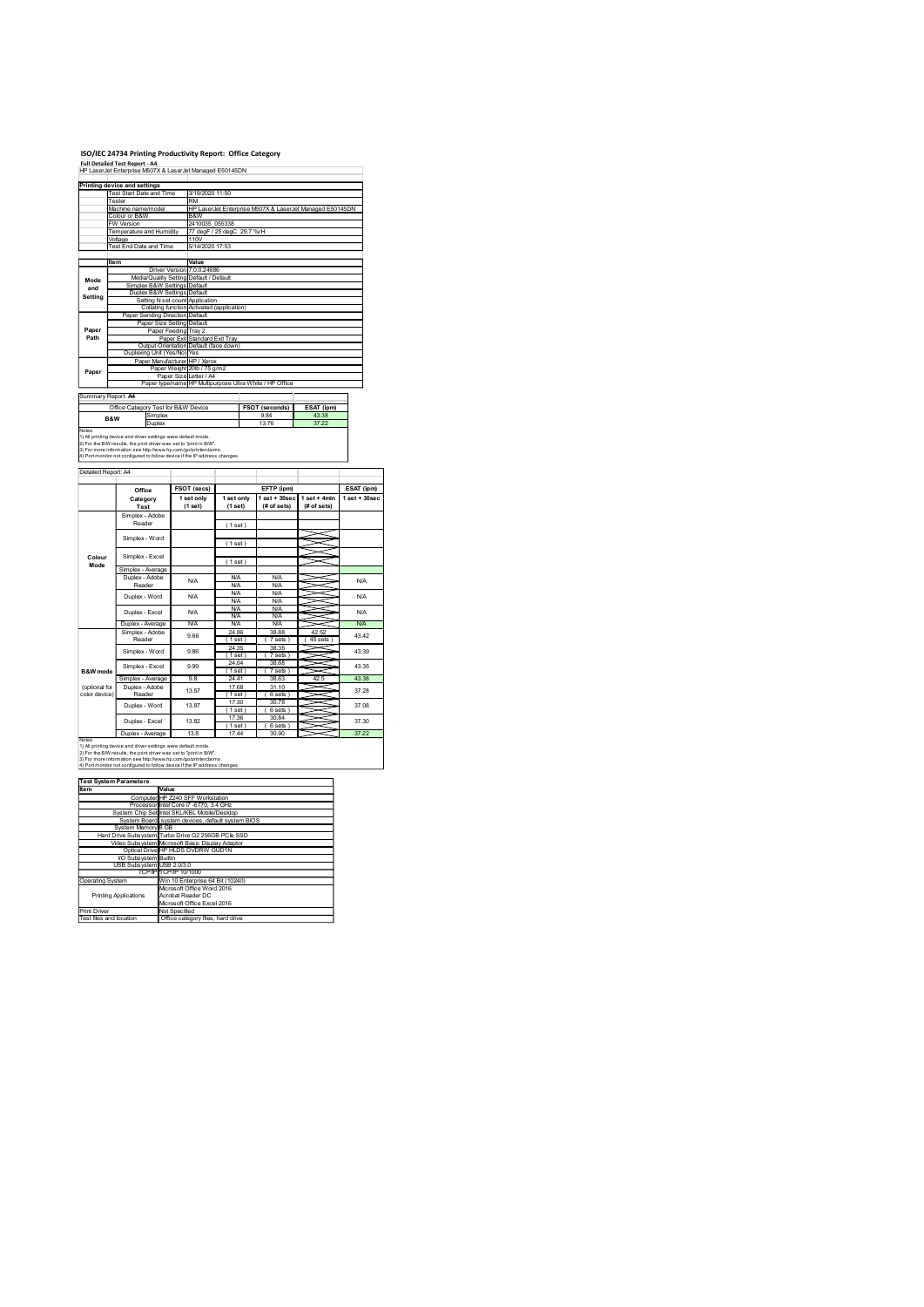# ISO/IEC 24734 Printing Productivity Report: Office Category<br>Feature Performance Full Report - Office Feature Performance Test<br>I+P LaserJet Enterprise M507X & LaserJet Managed E50145DN

|                | ISO/IEC 24734 Printing Productivity Report: Office Category                                                                   |                                                                 |                    |                               |                                                    |
|----------------|-------------------------------------------------------------------------------------------------------------------------------|-----------------------------------------------------------------|--------------------|-------------------------------|----------------------------------------------------|
|                | Feature Performance Full Report - Office Feature Performance Test<br>HP LaserJet Enterprise M507X & LaserJet Managed E50145DN |                                                                 |                    |                               |                                                    |
|                | Printing device and settings                                                                                                  |                                                                 |                    |                               |                                                    |
|                | <b>Test Start Date and Time</b>                                                                                               | 3/19/2020 11:50                                                 |                    |                               |                                                    |
|                | <b>Fester</b><br>Machine name/model                                                                                           | <b>RM</b>                                                       |                    |                               |                                                    |
|                | HP LaserJet Enterprise M507X & LaserJet Managed E50145DN<br>Colour or B&W<br>B&W                                              |                                                                 |                    |                               |                                                    |
|                |                                                                                                                               |                                                                 |                    |                               |                                                    |
|                | W Version<br>Femperature and Humidity                                                                                         | 2410035_055338<br>77 degF / 25 degC 29.7 %rH                    |                    |                               |                                                    |
|                | /oltage<br>Fest End Date and Time                                                                                             | 110V<br>5/14/2020 17:53                                         |                    |                               |                                                    |
|                |                                                                                                                               |                                                                 |                    |                               |                                                    |
|                | ltem<br>Driver Version 7.0.0.24686                                                                                            | Value                                                           |                    |                               |                                                    |
| Mode           | Media/Quality Setting Default / Default<br>Simplex B&W Settings Default                                                       |                                                                 |                    |                               |                                                    |
| and<br>Setting | Duplex B&W Settings Default                                                                                                   |                                                                 |                    |                               |                                                    |
|                | Setting N set count Application                                                                                               | Collating function Activated (application)                      |                    |                               |                                                    |
|                | Paper Sending Direction Default<br>Paper Size Setting Default                                                                 |                                                                 |                    |                               |                                                    |
| Paper<br>Path  | Paper Feeding Tray 2                                                                                                          | Paper Exit Standard Exit Tray                                   |                    |                               |                                                    |
|                |                                                                                                                               | Output Orientation Default (face down)                          |                    |                               |                                                    |
|                | Duplexing Unit (Yes/No) Yes<br>Paper Manufacturer HP / Xerox                                                                  |                                                                 |                    |                               |                                                    |
| Paper          | Paper Size Letter / A4                                                                                                        | Paper Weight 20lb / 75 g/m2                                     |                    |                               |                                                    |
|                |                                                                                                                               | Paper type/name HP Multipurpose Ultra White / HP Office         |                    |                               |                                                    |
|                |                                                                                                                               |                                                                 |                    |                               |                                                    |
|                |                                                                                                                               | ISO Print Productivity Report: Feature Performance Test Summary |                    |                               |                                                    |
|                |                                                                                                                               | <b>Printing Modes</b>                                           |                    |                               | Feature Performance Ratio<br><b>ESAT</b> (feature) |
|                |                                                                                                                               | (Feature Adobe Reader - Office test file)                       |                    | FSOT (base)<br>FSOT (feature) | ESAT (base)                                        |
|                | A5, Landscape Feed, Simplex, Colour                                                                                           |                                                                 | Simplex            |                               |                                                    |
|                | A5, Portrait Feed, Simplex, Colour<br>Legal, Simplex, Colour                                                                  |                                                                 | Simplex<br>Simplex |                               |                                                    |

|              | ISO/IEC 24734 Printing Productivity Report: Office Category                                                                        |                                                                                            |                    |                               |                                      |
|--------------|------------------------------------------------------------------------------------------------------------------------------------|--------------------------------------------------------------------------------------------|--------------------|-------------------------------|--------------------------------------|
|              | Feature Performance Full Report - Office Feature Performance Test<br>HP LaserJet Enterprise M507X & LaserJet Managed E50145DN      |                                                                                            |                    |                               |                                      |
|              |                                                                                                                                    |                                                                                            |                    |                               |                                      |
|              | Printing device and settings<br>Test Start Date and Time                                                                           | 3/19/2020 11:50                                                                            |                    |                               |                                      |
|              | <b>Fester</b>                                                                                                                      | RM                                                                                         |                    |                               |                                      |
|              | Machine name/model                                                                                                                 | HP LaserJet Enterprise M507X & LaserJet Managed E50145DN                                   |                    |                               |                                      |
|              | olour or B&W<br>W Version                                                                                                          | B&W<br>2410035 055338                                                                      |                    |                               |                                      |
|              | Temperature and Humidity                                                                                                           | 77 degF / 25 degC 29.7 %rH                                                                 |                    |                               |                                      |
|              | Voltage<br>Test End Date and Time                                                                                                  | 110V<br>5/14/2020 17:53                                                                    |                    |                               |                                      |
|              |                                                                                                                                    |                                                                                            |                    |                               |                                      |
|              | Item                                                                                                                               | Value<br>Driver Version 7.0.0.24686                                                        |                    |                               |                                      |
|              | Media/Quality Setting Default / Default                                                                                            |                                                                                            |                    |                               |                                      |
| Mode<br>and  | Simplex B&W Settings Default                                                                                                       |                                                                                            |                    |                               |                                      |
| Setting      | Duplex B&W Settings Default                                                                                                        |                                                                                            |                    |                               |                                      |
|              | Setting N set count Application                                                                                                    | Collating function Activated (application)                                                 |                    |                               |                                      |
|              | Paper Sending Direction Default                                                                                                    |                                                                                            |                    |                               |                                      |
| Paper        | Paper Size Setting<br>Paper Feeding Tray 2                                                                                         | Default                                                                                    |                    |                               |                                      |
| Path         |                                                                                                                                    | Paper Exit Standard Exit Tray                                                              |                    |                               |                                      |
|              | Output Orientation Default (face down)<br>Duplexing Unit (Yes/No) Yes                                                              |                                                                                            |                    |                               |                                      |
|              | Paper Manufacturer HP / Xerox                                                                                                      |                                                                                            |                    |                               |                                      |
| Paper        | Paper Weight 20lb / 75 g/m2                                                                                                        |                                                                                            |                    |                               |                                      |
|              | Paper Size Letter / A4                                                                                                             | Paper type/name HP Multipurpose Ultra White / HP Office                                    |                    |                               |                                      |
|              |                                                                                                                                    |                                                                                            |                    |                               |                                      |
|              | ISO Print Productivity Report: Feature Performance Test Summary                                                                    |                                                                                            |                    |                               |                                      |
|              |                                                                                                                                    |                                                                                            |                    |                               |                                      |
|              | <b>Printing Modes</b>                                                                                                              |                                                                                            |                    |                               | Feature Performance Ratio            |
|              | (Feature Adobe Reader - Office test file)                                                                                          |                                                                                            |                    | FSOT (base)<br>FSOT (feature) | <b>ESAT</b> (feature)<br>ESAT (base) |
|              | A5, Landscape Feed, Simplex, Colour                                                                                                |                                                                                            | Simplex            |                               |                                      |
|              | A5, Portrait Feed, Simplex, Colour                                                                                                 |                                                                                            |                    |                               |                                      |
|              |                                                                                                                                    |                                                                                            | Simplex            |                               |                                      |
|              | Legal, Simplex, Colour                                                                                                             |                                                                                            | Simplex            |                               |                                      |
|              | Legal, Duplex, Colour                                                                                                              |                                                                                            | Duplex             |                               |                                      |
|              |                                                                                                                                    |                                                                                            |                    |                               |                                      |
|              | A4, 1200 dpi, Simplex, Colour<br>Letter, 1200 dpi, Simplex, Colour                                                                 |                                                                                            | Simplex<br>Simplex |                               |                                      |
|              | A4, HP High Speed, Simplex, Colour                                                                                                 |                                                                                            |                    |                               |                                      |
|              | Letter, HP High Speed, Simplex, Colour                                                                                             |                                                                                            | Simplex<br>Simplex |                               |                                      |
|              | A4, General Office, Simplex, Colour                                                                                                |                                                                                            | Simplex            |                               |                                      |
|              | Letter, General Office, Simplex, Colour                                                                                            |                                                                                            | Simplex            |                               |                                      |
|              | A5, Landscape Feed, Simplex, B/W                                                                                                   |                                                                                            | Simplex            | 137%                          | 152%                                 |
|              | A5, Portrait Feed, Simplex, B/W                                                                                                    |                                                                                            | Simplex            |                               |                                      |
|              | Legal, Simplex, B/W                                                                                                                |                                                                                            | Simplex            |                               |                                      |
|              | Legal, Duplex, B/W                                                                                                                 |                                                                                            | Duplex             |                               |                                      |
|              | A4, 1200 dpi, Simplex, B/W                                                                                                         |                                                                                            | Simplex            |                               |                                      |
|              | Letter, 1200 dpi, Simplex, B/W                                                                                                     |                                                                                            | Simplex            |                               |                                      |
|              | A4, HP High Speed, Simplex, B/W                                                                                                    |                                                                                            | Simplex            | 103%                          | 116%                                 |
|              | Letter, HP High Speed, Simplex, B/W                                                                                                |                                                                                            | Simplex            | 103%                          | 115%                                 |
|              | A4, General Office, Simplex, B/W                                                                                                   |                                                                                            | Simplex            |                               |                                      |
|              | Letter, General Office, Simplex, B/W                                                                                               |                                                                                            | Simplex            |                               |                                      |
| <b>Notes</b> | 1) All printing device and driver settings were default mode.                                                                      |                                                                                            |                    |                               |                                      |
|              | 2) Test conducted with 8-paper Office Feature Performance file.<br>3) For more information see http://www.hp.com/go/printerclaims. |                                                                                            |                    |                               |                                      |
|              | 4) Port monitor not configured to follow device if the IP address changes                                                          |                                                                                            |                    |                               |                                      |
|              |                                                                                                                                    |                                                                                            |                    |                               |                                      |
|              |                                                                                                                                    | Feature Performance Full Report - Feature Printing Mode: 'Office' Feature Performance Test |                    |                               |                                      |

 $\mathsf{r}$ 

|                  | A5, Portrait Feed, Simplex, Colour<br>Legal, Simplex, Colour<br>Legal, Duplex, Colour<br>A4, 1200 dpi, Simplex, Colour<br>Letter, 1200 dpi, Simplex, Colour<br>A4, HP High Speed, Simplex, Colour<br>Letter, HP High Speed, Simplex, Colour<br>A4, General Office, Simplex, Colour  |                          |                                                                            | Simplex<br>Simplex<br>Duplex<br>Simplex |             |                                                                                            |                            |                       |
|------------------|-------------------------------------------------------------------------------------------------------------------------------------------------------------------------------------------------------------------------------------------------------------------------------------|--------------------------|----------------------------------------------------------------------------|-----------------------------------------|-------------|--------------------------------------------------------------------------------------------|----------------------------|-----------------------|
|                  |                                                                                                                                                                                                                                                                                     |                          |                                                                            |                                         |             |                                                                                            |                            |                       |
|                  |                                                                                                                                                                                                                                                                                     |                          |                                                                            |                                         |             |                                                                                            |                            |                       |
|                  |                                                                                                                                                                                                                                                                                     |                          |                                                                            |                                         |             |                                                                                            |                            |                       |
|                  |                                                                                                                                                                                                                                                                                     |                          |                                                                            |                                         |             |                                                                                            |                            |                       |
|                  |                                                                                                                                                                                                                                                                                     |                          |                                                                            | Simplex                                 |             |                                                                                            |                            |                       |
|                  |                                                                                                                                                                                                                                                                                     |                          |                                                                            | Simplex                                 |             |                                                                                            |                            |                       |
|                  |                                                                                                                                                                                                                                                                                     |                          |                                                                            | Simplex                                 |             |                                                                                            |                            |                       |
|                  |                                                                                                                                                                                                                                                                                     |                          |                                                                            | Simplex                                 |             |                                                                                            |                            |                       |
|                  | Letter, General Office, Simplex, Colour                                                                                                                                                                                                                                             |                          |                                                                            | Simplex                                 |             |                                                                                            |                            |                       |
|                  | A5, Landscape Feed, Simplex, B/W                                                                                                                                                                                                                                                    |                          |                                                                            | Simplex                                 | 137%        | 152%                                                                                       |                            |                       |
|                  |                                                                                                                                                                                                                                                                                     |                          |                                                                            |                                         |             |                                                                                            |                            |                       |
|                  | A5, Portrait Feed, Simplex, B/W                                                                                                                                                                                                                                                     |                          |                                                                            | Simplex                                 |             |                                                                                            |                            |                       |
|                  | Legal, Simplex, B/W                                                                                                                                                                                                                                                                 |                          |                                                                            | Simplex                                 |             |                                                                                            |                            |                       |
|                  | Legal, Duplex, B/W                                                                                                                                                                                                                                                                  |                          |                                                                            | Duplex                                  |             |                                                                                            |                            |                       |
|                  | A4, 1200 dpi, Simplex, B/W                                                                                                                                                                                                                                                          |                          |                                                                            | Simplex                                 |             |                                                                                            |                            |                       |
|                  | Letter, 1200 dpi, Simplex, B/W                                                                                                                                                                                                                                                      |                          |                                                                            | Simplex                                 |             |                                                                                            |                            |                       |
|                  | A4, HP High Speed, Simplex, B/W                                                                                                                                                                                                                                                     |                          |                                                                            | Simplex                                 | 103%        | 116%                                                                                       |                            |                       |
|                  | Letter, HP High Speed, Simplex, B/W                                                                                                                                                                                                                                                 |                          |                                                                            | Simplex                                 | 103%        | 115%                                                                                       |                            |                       |
|                  | A4, General Office, Simplex, B/W                                                                                                                                                                                                                                                    |                          |                                                                            | Simplex                                 |             |                                                                                            |                            |                       |
|                  | Letter, General Office, Simplex, B/W                                                                                                                                                                                                                                                |                          |                                                                            | Simplex                                 |             |                                                                                            |                            |                       |
|                  | 1) All printing device and driver settings were default mode.<br>2) Test conducted with 8-paper Office Feature Performance file.<br>3) For more information see http://www.hp.com/go/printerclaims<br>4) Port monitor not configured to follow device if the IP address changes.    |                          |                                                                            |                                         |             | Feature Performance Full Report - Feature Printing Mode: 'Office' Feature Performance Test |                            |                       |
|                  |                                                                                                                                                                                                                                                                                     |                          |                                                                            |                                         |             |                                                                                            |                            |                       |
|                  | <b>Printing Modes</b>                                                                                                                                                                                                                                                               |                          |                                                                            | <b>Base Printing Mode</b>               |             | <b>Feature Performance</b>                                                                 |                            |                       |
|                  | Feature Adobe Reader - Office<br>test file (8-page)                                                                                                                                                                                                                                 |                          | <b>FSOT</b>                                                                | <b>ESAT</b>                             | 1 set       | $1$ set + 30 sec                                                                           | FSOT (base)<br><b>FSOT</b> | <b>ESAT (feature)</b> |
|                  |                                                                                                                                                                                                                                                                                     |                          | Base                                                                       | Base                                    | FSOT (secs) | ESAT (ipm)                                                                                 | (feature)                  | ESAT (base)           |
|                  | A5, Landscape Feed, Simplex, Colour                                                                                                                                                                                                                                                 |                          |                                                                            |                                         |             |                                                                                            |                            |                       |
|                  | A5, Portrait Feed, Simplex, Colour                                                                                                                                                                                                                                                  |                          |                                                                            |                                         |             |                                                                                            |                            |                       |
|                  | Legal, Simplex, Colour                                                                                                                                                                                                                                                              |                          |                                                                            |                                         |             |                                                                                            |                            |                       |
|                  | Legal, Duplex, Colour                                                                                                                                                                                                                                                               |                          |                                                                            |                                         |             |                                                                                            |                            |                       |
|                  |                                                                                                                                                                                                                                                                                     |                          |                                                                            |                                         |             |                                                                                            |                            |                       |
|                  | A4, 1200 dpi, Simplex, Colour                                                                                                                                                                                                                                                       |                          |                                                                            |                                         |             |                                                                                            |                            |                       |
|                  | Letter, 1200 dpi, Simplex, Colour                                                                                                                                                                                                                                                   |                          |                                                                            |                                         |             |                                                                                            |                            |                       |
|                  | A4, HP High Speed, Simplex, Colour                                                                                                                                                                                                                                                  |                          |                                                                            |                                         |             |                                                                                            |                            |                       |
|                  | Letter, HP High Speed, Simplex, Colour                                                                                                                                                                                                                                              |                          |                                                                            |                                         |             |                                                                                            |                            |                       |
|                  | A4, General Office, Simplex, Colour                                                                                                                                                                                                                                                 |                          |                                                                            |                                         |             |                                                                                            |                            |                       |
|                  |                                                                                                                                                                                                                                                                                     |                          |                                                                            |                                         |             |                                                                                            |                            |                       |
|                  | Letter, General Office, Simplex, Colour                                                                                                                                                                                                                                             |                          |                                                                            |                                         |             |                                                                                            |                            |                       |
|                  | A5, Landscape Feed, Simplex, B/W                                                                                                                                                                                                                                                    |                          | 15.14                                                                      | 43.25                                   | 11.13       | 66.1                                                                                       | 137%                       | 152%                  |
|                  | A5, Portrait Feed, Simplex, B/W                                                                                                                                                                                                                                                     |                          | 15.14                                                                      | 43.25                                   |             |                                                                                            |                            |                       |
|                  | Legal, Simplex, B/W                                                                                                                                                                                                                                                                 |                          | 14.41                                                                      | 45.91                                   |             |                                                                                            |                            |                       |
|                  | Legal, Duplex, B/W                                                                                                                                                                                                                                                                  |                          | 14.41                                                                      | 45.91                                   |             |                                                                                            |                            |                       |
|                  | A4, 1200 dpi, Simplex, B/W                                                                                                                                                                                                                                                          |                          | 15.14                                                                      | 43.25                                   |             |                                                                                            |                            |                       |
|                  | Letter, 1200 dpi, Simplex, B/W                                                                                                                                                                                                                                                      |                          | 14.41                                                                      | 45.91                                   |             |                                                                                            |                            |                       |
|                  |                                                                                                                                                                                                                                                                                     |                          |                                                                            |                                         |             |                                                                                            |                            |                       |
|                  | A4, HP High Speed, Simplex, B/W                                                                                                                                                                                                                                                     |                          | 15.14                                                                      | 43.25                                   | 14.81       | 50.4                                                                                       | 103%                       | 116%                  |
|                  | Letter, HP High Speed, Simplex, B/W                                                                                                                                                                                                                                                 |                          | 14.41                                                                      | 45.91                                   | 14          | 53.2                                                                                       | 103%                       | 115%                  |
|                  | A4, General Office, Simplex, B/W                                                                                                                                                                                                                                                    |                          | 15.14                                                                      | 43.25                                   |             |                                                                                            |                            |                       |
|                  | Letter, General Office, Simplex, B/W                                                                                                                                                                                                                                                |                          | 14.41                                                                      | 45.91                                   |             |                                                                                            |                            |                       |
|                  | <br>1) All printing device and driver settings were default mode.<br>2) Test conducted with 8-paper Office Feature Performance file<br>3) For more information see http://www.hp.com/go/printerclaims.<br>4) Port monitor not configured to follow device if the IP address changes |                          |                                                                            |                                         |             |                                                                                            |                            |                       |
|                  |                                                                                                                                                                                                                                                                                     |                          |                                                                            |                                         |             |                                                                                            |                            |                       |
|                  | <b>Test System Parameters</b>                                                                                                                                                                                                                                                       |                          |                                                                            |                                         |             |                                                                                            |                            |                       |
|                  | Item                                                                                                                                                                                                                                                                                | Value                    |                                                                            |                                         |             |                                                                                            |                            |                       |
|                  |                                                                                                                                                                                                                                                                                     |                          | Computer HP Z240 SFF Workstation<br>Processor Intel Core i7 -6770, 3.4 GHz |                                         |             |                                                                                            |                            |                       |
|                  | System Chip Set Intel SKL/KBL Mobile/Desktop                                                                                                                                                                                                                                        |                          |                                                                            |                                         |             |                                                                                            |                            |                       |
|                  | System Board system devices, default system BIOS                                                                                                                                                                                                                                    |                          |                                                                            |                                         |             |                                                                                            |                            |                       |
| Test             | System Memory 8 GB                                                                                                                                                                                                                                                                  |                          |                                                                            |                                         |             |                                                                                            |                            |                       |
| System           | Hard Drive Subsystem Turbo Drive G2 256GB PCle SSD                                                                                                                                                                                                                                  |                          |                                                                            |                                         |             |                                                                                            |                            |                       |
|                  | Video Subsystem Microsoft Basic Display Adaptor                                                                                                                                                                                                                                     |                          | Optical Drive HP HLDS DVDRW GUD1N                                          |                                         |             |                                                                                            |                            |                       |
|                  |                                                                                                                                                                                                                                                                                     |                          |                                                                            |                                         |             |                                                                                            |                            |                       |
|                  | VO Subsystem Builtin<br>USB Subsystem USB 2.0/3.0                                                                                                                                                                                                                                   |                          |                                                                            |                                         |             |                                                                                            |                            |                       |
| $\overline{1/O}$ | TCP/IP                                                                                                                                                                                                                                                                              | TCP/IP 10/1000           |                                                                            |                                         |             |                                                                                            |                            |                       |
|                  | <b>Operating System</b>                                                                                                                                                                                                                                                             |                          | Win 10 Enterprise 64 Bit (10240)                                           |                                         |             |                                                                                            |                            |                       |
|                  |                                                                                                                                                                                                                                                                                     |                          | Microsoft Office Word 2016                                                 |                                         |             |                                                                                            |                            |                       |
| Software         | <b>Printing Applications</b>                                                                                                                                                                                                                                                        | <b>Acrobat Reader DC</b> | Microsoft Office Excel 2016                                                |                                         |             |                                                                                            |                            |                       |
|                  | <b>Print Driver</b>                                                                                                                                                                                                                                                                 | <b>Vot Specified</b>     |                                                                            |                                         |             |                                                                                            |                            |                       |
|                  | Fest files and location                                                                                                                                                                                                                                                             |                          | Office category files, hard drive                                          |                                         |             |                                                                                            |                            |                       |
|                  |                                                                                                                                                                                                                                                                                     |                          |                                                                            |                                         |             |                                                                                            |                            |                       |

|          | <b>Test System Parameters</b> |                                                    |  |  |  |
|----------|-------------------------------|----------------------------------------------------|--|--|--|
|          | Item                          | Value                                              |  |  |  |
|          |                               | Computer HP Z240 SFF Workstation                   |  |  |  |
|          |                               | Processor Intel Core i7 -6770, 3.4 GHz             |  |  |  |
|          |                               | System Chip Set Intel SKL/KBL Mobile/Desktop       |  |  |  |
|          |                               | System Board system devices, default system BIOS   |  |  |  |
| Test     | System Memory 8 GB            |                                                    |  |  |  |
| System   |                               | Hard Drive Subsystem Turbo Drive G2 256GB PCle SSD |  |  |  |
|          |                               | Video Subsystem Microsoft Basic Display Adaptor    |  |  |  |
|          |                               | Optical Drive HP HLDS DVDRW GUD1N                  |  |  |  |
|          | VO Subsystem Builtin          |                                                    |  |  |  |
|          | USB Subsystem USB 2.0/3.0     |                                                    |  |  |  |
| I/O      |                               | TCP/IPITCP/IP 10/1000                              |  |  |  |
|          | Operating System              | Win 10 Enterprise 64 Bit (10240)                   |  |  |  |
|          |                               | Microsoft Office Word 2016                         |  |  |  |
| Software | <b>Printing Applications</b>  | Acrobat Reader DC                                  |  |  |  |
|          |                               | Microsoft Office Excel 2016                        |  |  |  |
|          | Print Driver                  | Not Specified                                      |  |  |  |
|          | Test files and location       | Office category files, hard drive                  |  |  |  |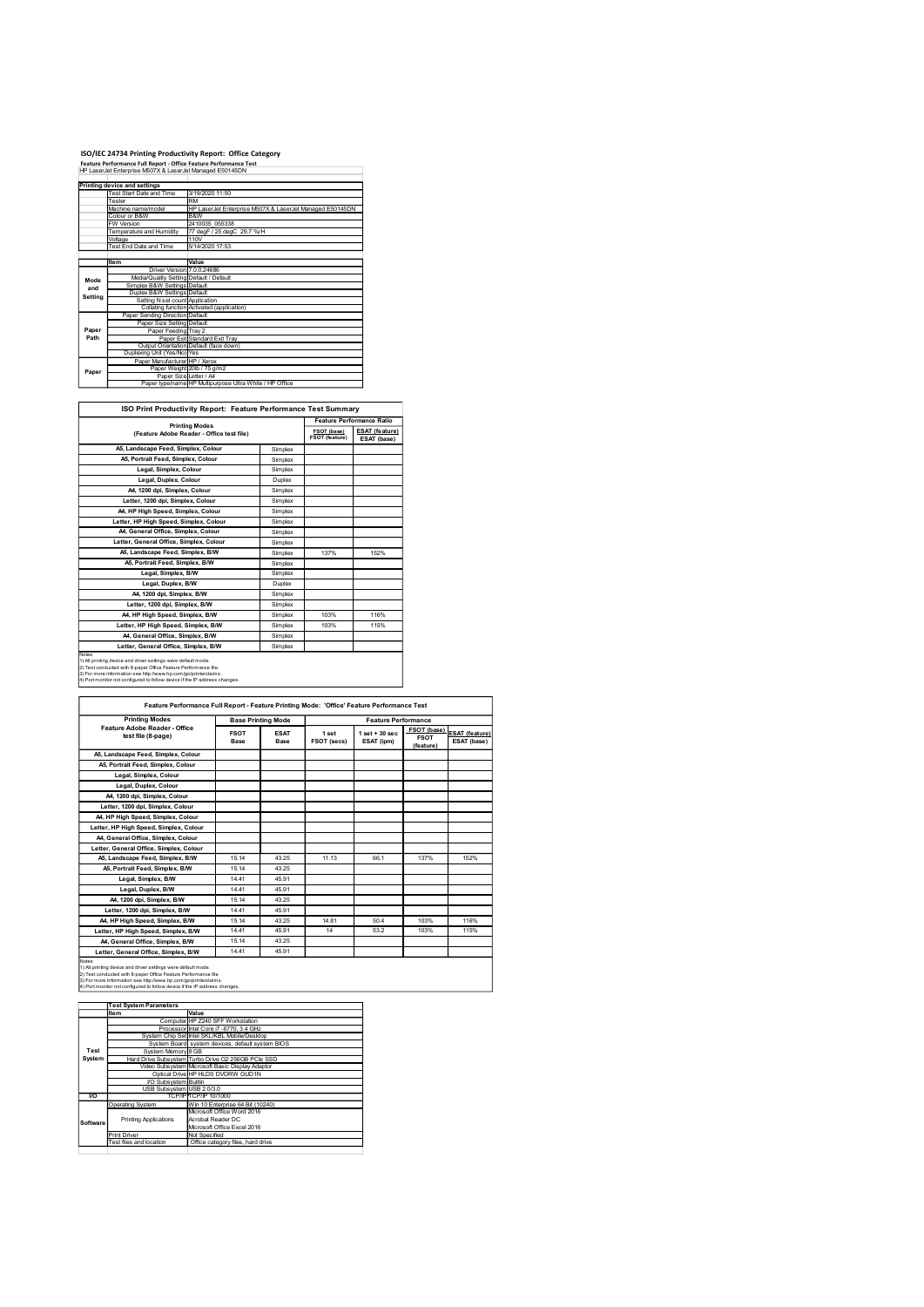### **ISO/IEC 17629 First Print Out Time Report: Office Category**

**Full Detailed Test Report ‐ LETTER** HP LaserJet Enterprise M507X & LaserJet Managed E50145DN

|            | Printing device and settings |                                                          |
|------------|------------------------------|----------------------------------------------------------|
|            | Test Start Date and Time     | 4/24/2019 13:10                                          |
|            | Tester                       | RM                                                       |
|            | Machine name/model           | HP LaserJet Enterprise M507X & LaserJet Managed E50145DN |
|            | Colour or B&W                | B&W                                                      |
|            | <b>FW Version</b>            | 2407143 039823                                           |
|            | Configuration (options)      | Default                                                  |
|            | Controller                   | 4 1 1                                                    |
|            | Printing device page count   | Not Specified                                            |
|            | Printing supplies page count | Not Specified                                            |
|            | Temperature and Humidity     | 77 degF / 25 degC 29.7 %rH                               |
|            | Voltage                      | 110V                                                     |
|            | Test End Date and Time       | 4/25/2019 12:41                                          |
|            |                              |                                                          |
|            | Item                         | Value                                                    |
| Mode       | PDL and driver version       | 6.6.5.23510                                              |
| and        | Print Quality mode           | default                                                  |
| Setting    | <b>B&amp;W</b> settings      | default                                                  |
|            | Paper feed orientation       | Short Edge                                               |
| Paper      | Paper type setting           | default                                                  |
|            | Paper feeding                | Standard cassette                                        |
|            | Paper exit                   | Standard exit trav                                       |
| Paper Path | Output orientation           | default (face up or face down)                           |

**ISO First Page Out Time Summary Report: Office Category**

**FPOT from Ready (seconds)**<br>
Simplex 5.43 **Duplex**<br>Notes<br>1) All printing device and driver settings were default mode.<br>2) For the BM results, the print driver was set to "print in BM".<br>4) For more information see http://www.hp.com/golprinterclaims.<br>4) Port monitor Summary Report: **Letter B&W**

|                                |                                                                                                                                                                                                                                                                                                                                                                                                              | ISO First Page Out Time Report: Office Category |                    |                                   |                            |                   |            |
|--------------------------------|--------------------------------------------------------------------------------------------------------------------------------------------------------------------------------------------------------------------------------------------------------------------------------------------------------------------------------------------------------------------------------------------------------------|-------------------------------------------------|--------------------|-----------------------------------|----------------------------|-------------------|------------|
| <b>Detailed Report: LETTER</b> |                                                                                                                                                                                                                                                                                                                                                                                                              | Word<br>(seconds)                               | Excel<br>(seconds) | Adobe<br>Reader<br>(seconds)      | Average<br>(seconds)       | <b>Delay Time</b> |            |
|                                | FPOT from Ready - Simplex                                                                                                                                                                                                                                                                                                                                                                                    |                                                 |                    |                                   |                            |                   |            |
|                                | FPOT from Ready - Duplex                                                                                                                                                                                                                                                                                                                                                                                     |                                                 |                    |                                   |                            |                   |            |
| <b>Color Mode</b>              | FPOT from Sleep - Simplex                                                                                                                                                                                                                                                                                                                                                                                    |                                                 |                    | N/A                               |                            |                   |            |
|                                | Recovery Time                                                                                                                                                                                                                                                                                                                                                                                                |                                                 |                    |                                   |                            |                   |            |
|                                | FPOT from Off - Simplex                                                                                                                                                                                                                                                                                                                                                                                      |                                                 |                    |                                   |                            |                   |            |
|                                | Warm-up Time                                                                                                                                                                                                                                                                                                                                                                                                 |                                                 |                    |                                   |                            |                   |            |
|                                | FPOT from Ready - Simplex                                                                                                                                                                                                                                                                                                                                                                                    | 5.53                                            | 5.57               | 5.18                              | 5.43                       | 20 Seconds        |            |
|                                | FPOT from Ready - Duplex                                                                                                                                                                                                                                                                                                                                                                                     |                                                 |                    |                                   |                            |                   |            |
| <b>B&amp;W Mode</b>            | FPOT from Sleep - Simplex                                                                                                                                                                                                                                                                                                                                                                                    |                                                 |                    | 9.27                              |                            | 60 Minutes        |            |
|                                | Recovery Time                                                                                                                                                                                                                                                                                                                                                                                                |                                                 |                    | 4.1                               |                            |                   |            |
|                                |                                                                                                                                                                                                                                                                                                                                                                                                              |                                                 |                    |                                   |                            |                   |            |
|                                | FPOT from Off - Simplex                                                                                                                                                                                                                                                                                                                                                                                      |                                                 |                    | 155.10                            |                            |                   |            |
|                                | Warm-up Time                                                                                                                                                                                                                                                                                                                                                                                                 |                                                 |                    | 149.92                            |                            |                   |            |
| Notes<br><b>HP Data Table</b>  | 1) All printing device and driver settings w ere default mode.<br>2) For the B/W results, the print driver w as set to "print in B/W".<br>3) For more information see http://www.hp.com/go/printerclaims.<br>4) Port monitor not configured to follow device if the IP address changes.<br>5) Page counts w ere collected after completion of the tests.<br>6) Details for FPOT from Sleep are show n below. |                                                 |                    |                                   |                            |                   |            |
| <b>Detailed Report: LETTER</b> |                                                                                                                                                                                                                                                                                                                                                                                                              | <b>FPOT Avg</b>                                 | FPOT (secs)        |                                   |                            |                   |            |
|                                |                                                                                                                                                                                                                                                                                                                                                                                                              | (se cs)                                         | <b>Iteration 1</b> | FPOT (secs)<br><b>Iteration 2</b> | FPOT (secs)<br>Iteration 3 | Application       | Delay Time |
|                                | FPOT from Sleep                                                                                                                                                                                                                                                                                                                                                                                              | N/A                                             | N/A                | N/A                               | N/A                        | Adobe Reader      |            |
| <b>Color Mode</b>              | FPOT from Sleep (15 minutes)<br>HP/Non ISO Test                                                                                                                                                                                                                                                                                                                                                              | N/A                                             | N/A                | N/A                               | N/A                        | Adobe Reader      |            |
| <b>B&amp;W Mode</b>            | FPOT from Sleep                                                                                                                                                                                                                                                                                                                                                                                              | 9.27                                            | 9.25               | 9.28                              | N/A                        | Adobe Reader      | 60 Minutes |

1) All printing device and driver settings w ere default mode.<br>2) For the B/W results, the print driver w as set to "print in B/W".<br>3 DLP includes detailed iterations as data measurements may vary run to run.

|                                  | <b>Test System Parameters</b> |                                     |  |  |  |  |
|----------------------------------|-------------------------------|-------------------------------------|--|--|--|--|
|                                  | <b>Item</b>                   | Value                               |  |  |  |  |
|                                  | Computer                      | HP Z240 SFF Workstation             |  |  |  |  |
|                                  | Processor                     | Intel Core i7 -6770, 3.4 GHz        |  |  |  |  |
|                                  | System Chip Set               | Intel SKL/KBL Mobile/Desktop        |  |  |  |  |
|                                  | System Board                  | system devices, default system BIOS |  |  |  |  |
| Test                             | <b>System Memory</b>          | 8 GB                                |  |  |  |  |
| System                           | <b>Hard Drive Subsystem</b>   | Turbo Drive G2 256GB PCle SSD       |  |  |  |  |
|                                  | Video Subsystem               | Microsoft Basic Display Adaptor     |  |  |  |  |
|                                  | <b>Optical Drive</b>          | HP HLDS DVDRW GUD1N                 |  |  |  |  |
|                                  | I/O Subsystem                 | <b>Builtin</b>                      |  |  |  |  |
|                                  | <b>USB Subsystem</b>          | USB 2.0/3.0                         |  |  |  |  |
| Printing<br>Device<br>Connection | TCP/IP                        | 10/1000                             |  |  |  |  |
|                                  | <b>Operating System</b>       | Win 10 Enterprise 64 Bit (10240)    |  |  |  |  |
|                                  |                               | Microsoft Word 2016                 |  |  |  |  |
| Software                         | <b>Printing Applications</b>  | Microsoft Excel 2016                |  |  |  |  |
|                                  |                               | Adobe Reader DC                     |  |  |  |  |